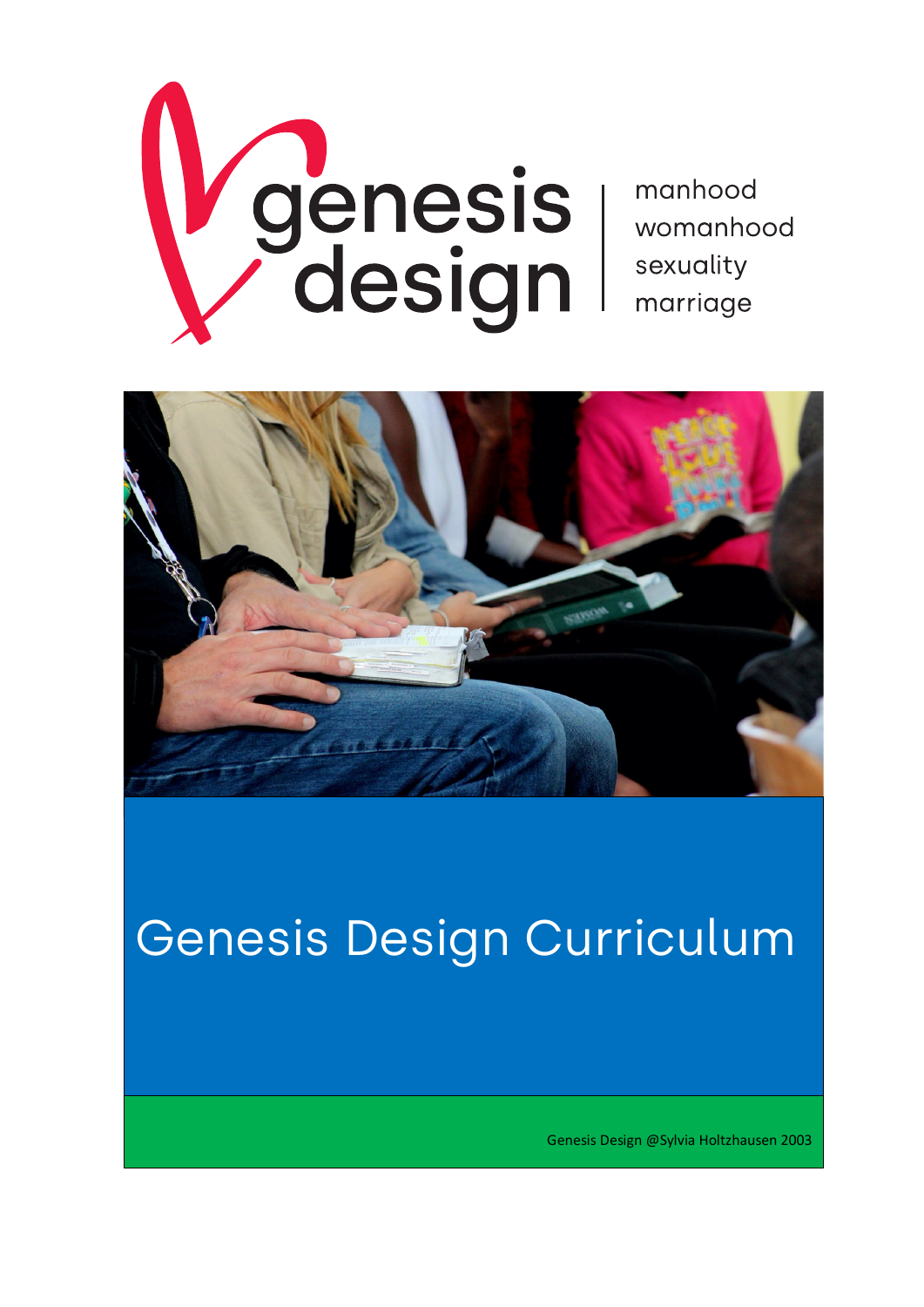## **CONTENTS**

## **1. KEY MESSAGES**  i. The Life House

- Seven Foundational Truths
- ii. Right Choices
- iii. Skills
- iv. The Picture of Marriage 8 characteristics of the Nature of sex Biblical Marriage: A Sacred Trust
- v. Your LifeHouse
- vi. Confusing voices

### **2. FOUNDATIONS**

- i. **Foundation 1:** The Voice of Truth I have a Maker The Maker's manual
- ii. **Foundation 2: In His image** I have value You have value

Sex has value

#### iii. **Foundation 3: Designer Dreams** Dreams A Happy Home: Family and Work

## iv. **Foundation 4: Growing in line with my Design** The Man

The Woman Be prepared for relationship The Man and the Woman- Comparable

#### v. **Foundation 5: Man and Woman together** Getting Together Staying together

- A Picture of Marriage
- Lessons from the Gate
- Lessons from the wall
- Lessons from the Fireplace

#### vi. **Foundation 6: Sin but a Promise** Deceived

- The Promise
- Sin spoils caring companionship

#### vii. **Foundation 7: Redemption and Restoration** Caring Companions Forget the Past Right choices